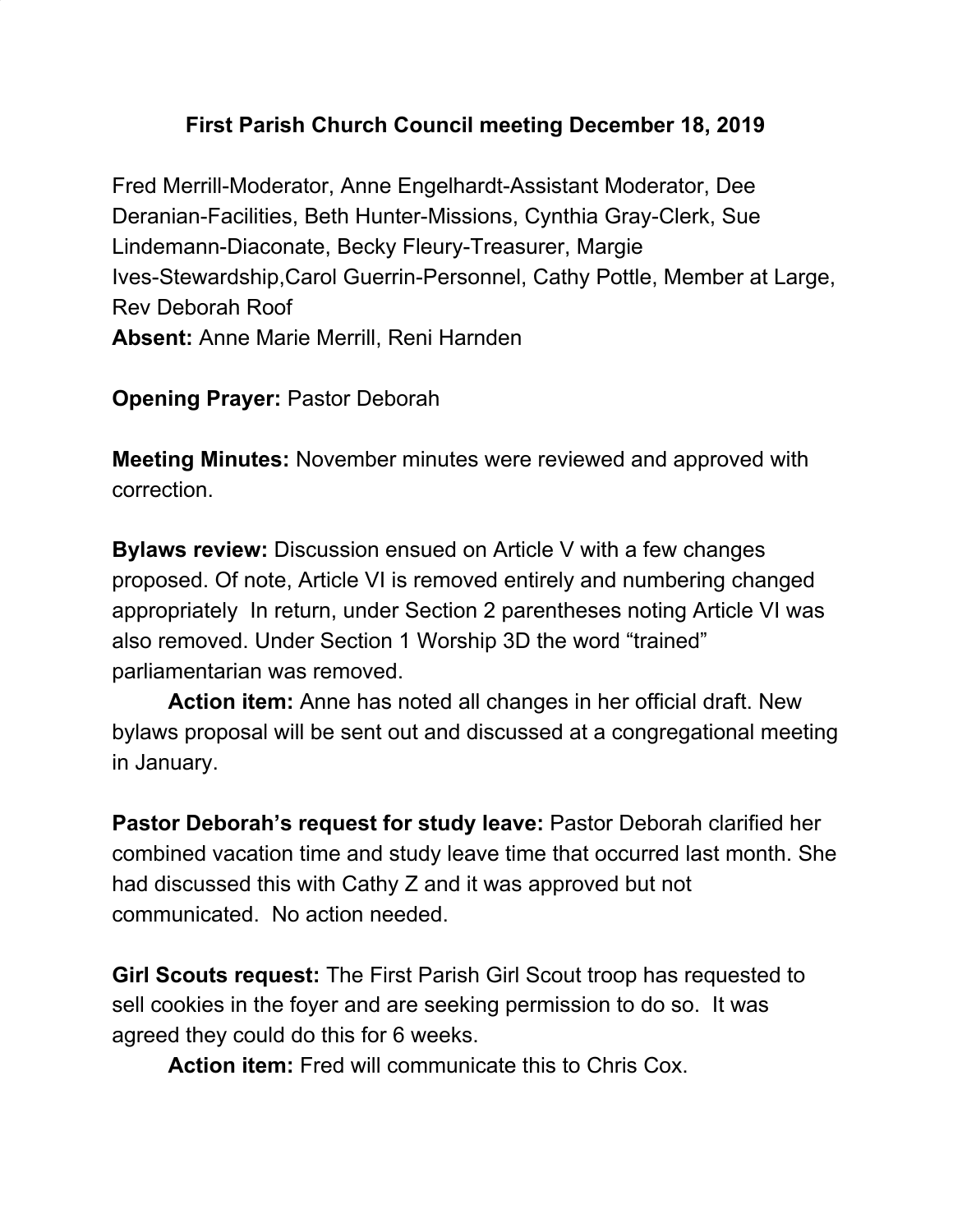**Financials:** Building Rehab Income and Expenses presented. Next LCHIP of \$31,000 should be submitted soon. Balance sheet: stable. Still a question where the Mission money is supposed to go since the trip was cancelled.

**Action Item:** Mission needs to clarify this for the next meeting. FPC Income and Expenses: We are close to our proposed deficit budget. Multiple concerns on the recent Servpro bill and who was responsible for the flooding that took place. Question on the computer purchases that Ryan was working on. Has this taken place yet? Question on the proceeds of the Santa breakfast. Where is this money supposed to go?

**Action items:** Fred and Dee will meet with the Servpro people. Becky will talk with Karen Wilson about the Santa breakfast funds. Becky or Deborah will get in touch with Ryan.

Next years draft budget was reviewed. Informational meetings need to be set up.

**Action item:** Informational budget meetings to be held after church January 5 and 19. Bylaws proposed changes will also be available. Decision also made to post Annual Meeting as January 26.

**Pastors report:** Submitted. Christmas Eve services set for 4:00 and 7:00. We will try for the Lilly Grant again and January 12 there will be a meeting after church to organize some thoughts so that we might be successful this time.

## **Round Table:**

Beth commented that there was no Mission meeting in December but highlighted some of the great congregational responses with the Thanksgiving baskets and the Christmas gifts for needy families. She also gave out copies of the Nominating Committee's slate for positions coming up and asking for help and suggestions. Christmas envelopes will be coming out this Sunday and Christmas Eve and December 29.